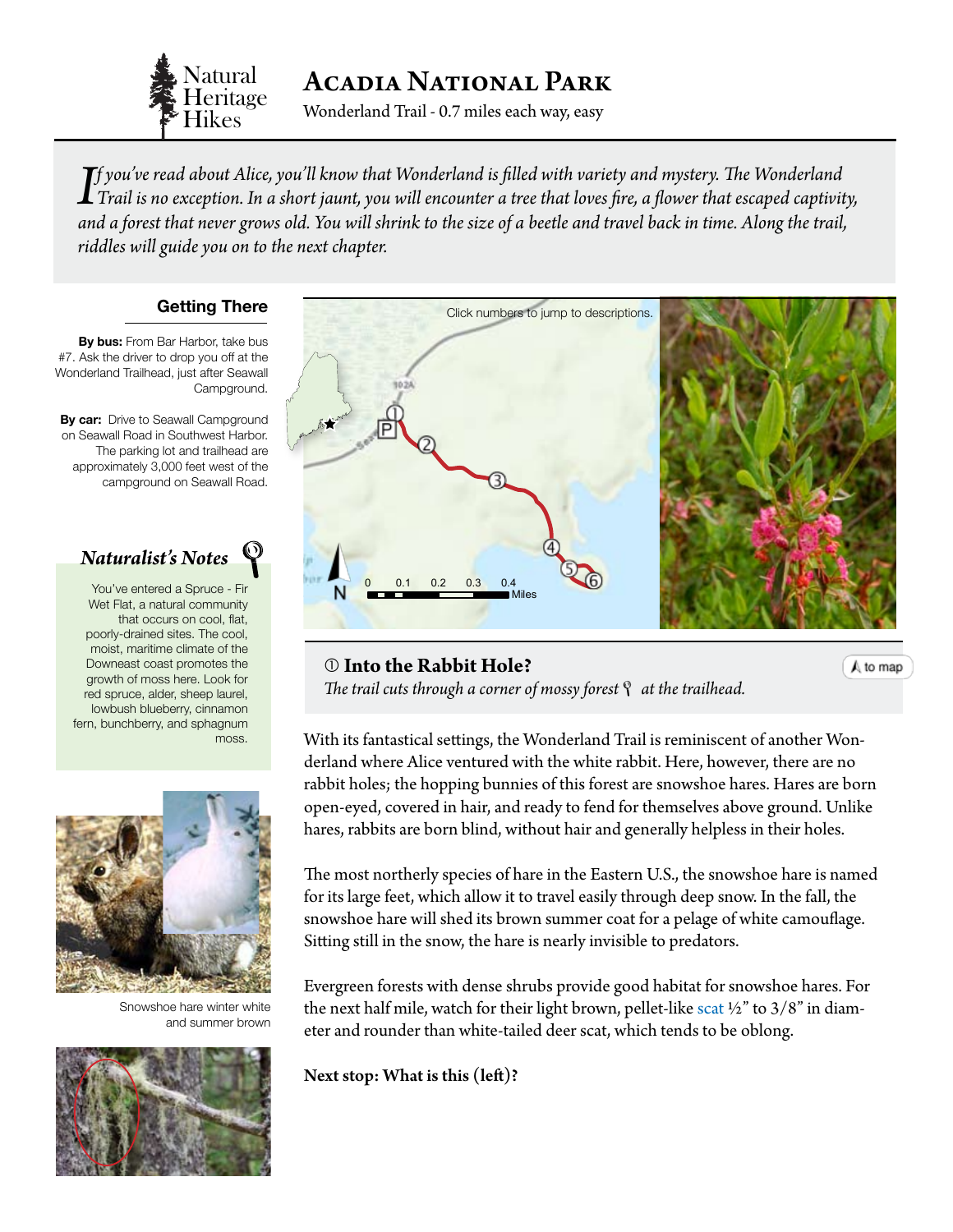# **Kid's Corner**

#### **The Story of Lichen**

The forest was crowded, too crowded for some. No one lived out in the hot sun on the rocks where Fred the fungus and Alice the alga went looking for space. They found plenty of space but Fred struggled because there was no food for fungus. Alice got plenty of food from the sun but worried that the rock was too dry for her. They turned to each other and moaned of their troubles. "Wait," said Alice, "if you hold my hand I can share my food, and if I hold your hand you can protect me from drying!" Together, they became a lichen.



A fruticose lichen



Pitch Pine Woodlands are found on coastal outcrops with thin, coarse, dry soils. Look for paper birch, gray birch, sheep laurel and common juniper here. In Acadia, pitch pine is at the northeastern corner of its range.



Needles in bundles of three are a good clue for identifying pitch pine.

#### **The World Beneath our Feet**

 *The trail turns right to follow a wider path lined by alder and sheep laurel. A clearing to the left reveals a swath of bedrock.*

Find a place where plants and soil give way to bare rock, and imagine you drank a potion that made you shrink to the size of a beetle. Are you surrounded by a desert of bare rock or a city of ornate rugs and oddly shaped towers? This colorful mosaic is a community of [lichens.](#page-3-0) Lichens $\mathcal{A}$ , representing a partnership of [algae](#page-3-0) and fungi, come in at least three varieties:

- Crustose: completely flat, like textured paint.
- Fruticose: with stalks that are round in cross-section and grow sturdy and upright or form loose tangles that hang from tree branches.
- Foliose: leafy, with flattened lobes that spread across rocks or bark.

How many different types of lichens can you find? A *Cladonia* species is a good example of a fruticose lichen; its fine, pale green branches stand an inch or two high in tufts above the bedrock here. *Usnea* is another fruticose lichen; it grows in wispy beards from the surrounding evergreen trees. *Usnea* is sometimes called "Old Man's Beard."

Lichens are among the only organisms that can colonize bare rock. They initiate the [weathering](#page-3-0) of this barren surface and are a first step in the development of new soil. Over many years, mosses will establish themselves here, to be eventually followed by larger plants. Lichens are everywhere, with more than 400 species in Acadia National Park.

### Next stop: Pitch pine is best at what?

 **Fire Wizards** *-68.31544*, *44.231731 At about 0.3 miles, the forest opens into a scrubby, [Pitch Pine Woodland](http://www.maine.gov/dacf/mnap/features/communities/pitchpinewoodland.htm)*  $\mathcal{P}$ [.](#page-0-0)  $A$  to map

Another of the Wonderland Trail's marvels is its pitch pines, which not only survive fire but actually need it to grow. Imagine someone standing over a pitch pine seed bed with a flamethrower instead of a watering can, and you wouldn't be too far from the notion of the right conditions for these trees.

Pitch pine's, thick, layered bark protects its living tissue from fire while burn damage stimulates growth in its recessed buds. Pitch pine also produces resin-covered cones that release seeds after fire melts away the resin. The seeds are adapted to grow on mineral soil, which is what they fall onto after the fire has burned away the duff.

Collectively these survival strategies make pitch pines not only fire proof, but also fire dependent. Without fire, under natural conditions, new pitch pine trees cannot grow. Left without replacements, the older trees will eventually die off and be replaced by white pines and oaks.

The most memorable fire on Mount Desert Island was the Great Fire of 1947, when one-fifth of the island burned. This fire is responsible for the pitch pine woodlands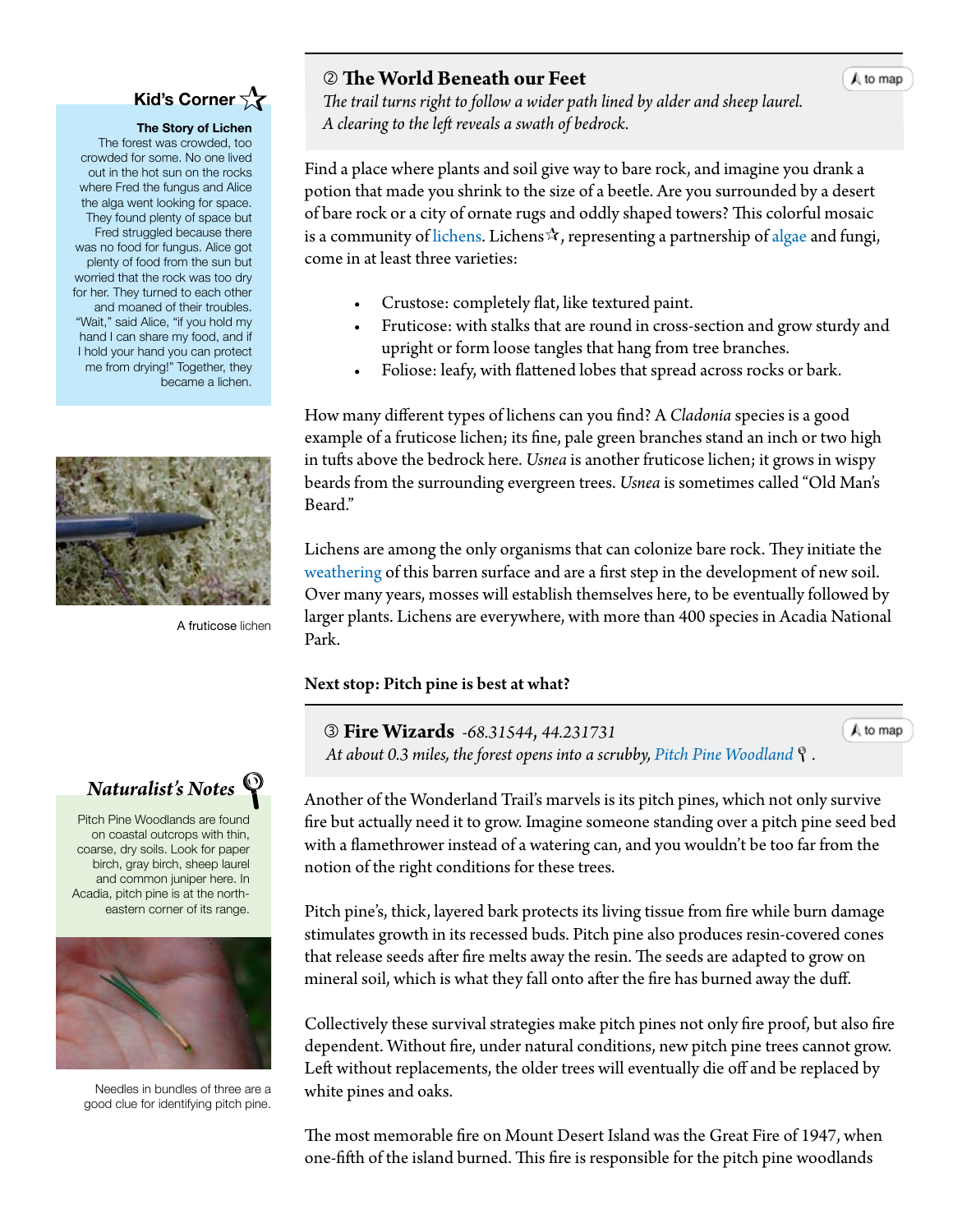

Apple flower into fruit Illustration by Kelly Finan



Rugosa rose "hips"



"Tip-up" on the edge of the Maritime Spruce - Fir Forest

present on many of the island's mountains today.

# Next stop: Is this rose more closely related to an apple or to a sunflower?

# **Roses: The Great Escape**

*-68.312923, 44.22951 At about 0.5 miles, the trail makes a sharp left turn. Thorny rose bushes thrive beside the trail, reaching heights of nearly six feet.*

Where do roses grow? Not just in gardens, but also in wild places. Maine has six species of wild roses, as well as several species of escaped non-native roses. Escaped roses, like the rugosa rose growing here, started in gardens and plantings. Then, because of the favorable growing conditions outside of the garden, they spread, and spread, and spread. They spread so much that they took over the habitats of native species, which is why they are called [invasive plants.](#page-3-0)

The rose family (Rosaceae) is more than just roses. The rose family includes other familiar plants, including apples, cherries, strawberries, and raspberries, and less familiar plants like cinquefoils, avens, and agrimonies. Before the hike is over, you will probably have walked past, on, and under many different members of the rose family without even knowing it.

Inspect one of the rugosa roses growing beside the trail. In mid-summer, the rounded, green structure beneath the petals (hypanthium) grows into a rounded fruit, referred to as "rose hips." Apples and cherries form their fruit in the same way but are perhaps not shapely enough to be called hips. Can you find a rose that has lost its petals? If you do, look for the five-pointed, star-shaped remainder of the flower on the hips; five-parted flowers are a common feature of all members of the rose family.

## Next stop: What non-fire disturbance is keeping this forest "young?"

 **A Forest Trapped in Time** *-68.312142, 44.228857 At 0.6 miles, the trail forks. Both options lead into the dense Maritime Spruce - Fir forest.*

 $A$  to map

 $A$  to map

Take a close look at the trees in this forest. Are there large trees that appear to be older than the rest, or are they mostly the same size? Most of the [red spruce](http://dendro.cnre.vt.edu/dendrology/syllabus/factsheet.cfm?ID=137), [white](http://dendro.cnre.vt.edu/dendrology/syllabus/factsheet.cfm?ID=103)  [spruce](http://dendro.cnre.vt.edu/dendrology/syllabus/factsheet.cfm?ID=103), and [balsam fir](http://dendro.cnre.vt.edu/dendrology/syllabus/factsheet.cfm?ID=119) that distinguish this [Maritime Spruce - Fir Forest](http://www.maine.gov/dacf/mnap/features/communities/maritimesprucefirforest.htm) are less than 10 inches in diameter; this is a medium-aged forest with few old trees.

What happens to the older trees? Because of their location on the immediate coast, trees that grow too tall are eventually blown down or snapped by strong winds. Gaps created by fallen trees are soon filled with new growth, and in this way the forest maintains itself at a younger age than forests on more protected sites.

Before saplings fill in the forest gaps, other species like cranberry, crowberry, and ferns take advantage of the increased sunlight.

**Next stop: How many years ago did this coastal rock form?**